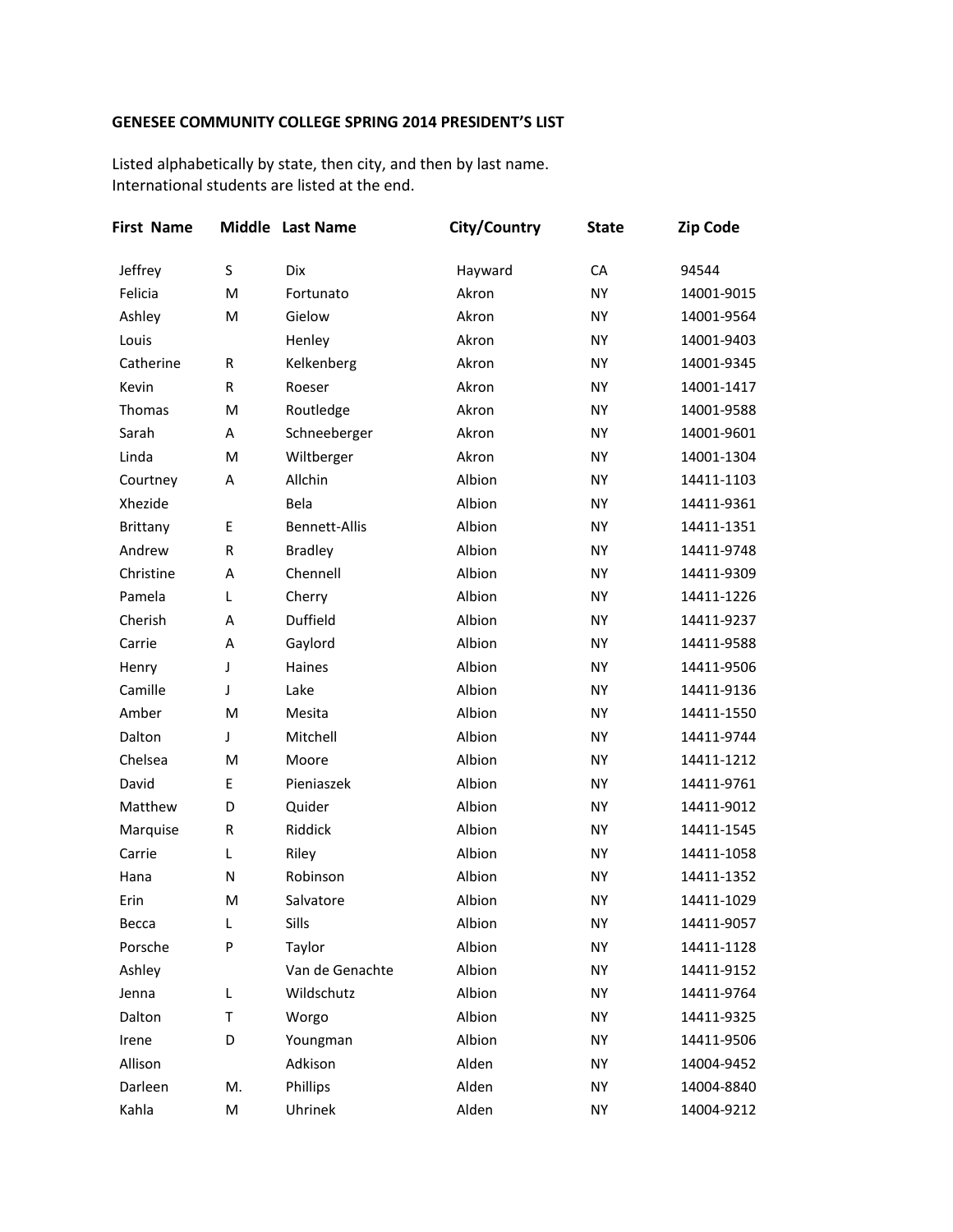| Kathleen      | A            | Kwasniewski    | Alexander             | <b>NY</b> | 14005-9725 |
|---------------|--------------|----------------|-----------------------|-----------|------------|
| Karly         | R            | Natalizia      | Alexander             | <b>NY</b> | 14005-9716 |
| Kyle          | B            | Natalizia      | Alexander             | <b>NY</b> | 14005-9716 |
| Brittany      | E            | Taylor         | Alexander             | <b>NY</b> | 14005-9727 |
| John          | $\vee$       | Winiecki       | Alexander             | <b>NY</b> | 14005-9636 |
| Jenna         | B            | Wozniak        | Alexander             | <b>NY</b> | 14005-9711 |
| Shannon       | M            | <b>Burdick</b> | <b>Alfred Station</b> | <b>NY</b> | 14803-9751 |
| Shea          | L            | Giardini       | Allegany              | <b>NY</b> | 14706-9660 |
| Erica         | M            | Cheman         | Arcade                | <b>NY</b> | 14009-1317 |
| Kyla          | A            | Glasner        | Arcade                | <b>NY</b> | 14009-1504 |
| Connor        | F            | Johnson        | Arcade                | <b>NY</b> | 14009-9738 |
| Hannah        | G            | Prutsman       | Arcade                | <b>NY</b> | 14009-9706 |
| Rebecca       | A            | Zielinski      | Arcade                | <b>NY</b> | 14009-9624 |
| Timothy       | P            | <b>Bradley</b> | Arkport               | <b>NY</b> | 14807-9789 |
| Jessica       | M            | Garrett        | Arkport               | <b>NY</b> | 14807-9521 |
| Amanda        | A            | Holmes         | Atlanta               | <b>NY</b> | 14808      |
| <b>Thomas</b> | M            | Beglinger      | Attica                | <b>NY</b> | 14011-9617 |
| Rebecca       | M            | Bykowski       | Attica                | <b>NY</b> | 14011-9412 |
| Stephanie     | N            | Cyprus         | Attica                | <b>NY</b> | 14011-9419 |
| Mary          | E            | Fronczak       | Attica                | <b>NY</b> | 14011-1120 |
| Rebecca       | Α.           | Gow            | Attica                | <b>NY</b> | 14011-9611 |
| Michelle      | $\mathsf{R}$ | Irwin          | Attica                | <b>NY</b> | 14011-9425 |
| Timothy       | S            | Klos           | Attica                | <b>NY</b> | 14011-1028 |
| Christopher   |              | Kroh           | Attica                | <b>NY</b> | 14011-9663 |
| Ashley        | M            | Michalek       | Attica                | <b>NY</b> | 14011-9711 |
| Amandarae     | L            | Ricker         | Attica                | <b>NY</b> | 14011-1228 |
| Chase         | P            | Seiferth       | Attica                | <b>NY</b> | 14011-1003 |
| Elizabeth     | P            | Staerr         | Attica                | <b>NY</b> | 14011-9683 |
| Michael       | A            | Strumpf        | Attica                | <b>NY</b> | 14011-9563 |
| Sarah         | E            | Sweetman       | Attica                | <b>NY</b> | 14011-9716 |
| Bryan         | L            | Wood           | Attica                | NY        | 14011-1021 |
| Marilyn       | L            | Hall           | Avoca                 | <b>NY</b> | 14809-9518 |
| Kelsey        | Ε            | Temperato      | Avon                  | <b>NY</b> | 14414-1109 |
| Zachary       | J            | Chiro          | Basom                 | <b>NY</b> | 14013-9737 |
| Amanda        | L            | Kent           | Basom                 | <b>NY</b> | 14013-9770 |
| Kerry         | M            | Mills          | Basom                 | <b>NY</b> | 14013-9779 |
| Jessica       | L            | Pfalzer        | Basom                 | <b>NY</b> | 14013-9794 |
| Robert        | J            | Barnard        | Batavia               | <b>NY</b> | 14020-2421 |
| John          | P            | Bezon          | Batavia               | <b>NY</b> | 14020-9503 |
| Rachael       | M            | Bish           | Batavia               | <b>NY</b> | 14020-9492 |
| Natalie       | н            | Brown          | Batavia               | <b>NY</b> | 14020-9533 |
| Erika         | L            | <b>Bucci</b>   | Batavia               | <b>NY</b> | 14020-1502 |
| Danielle      | Κ            | Cannella       | Batavia               | <b>NY</b> | 14020-1934 |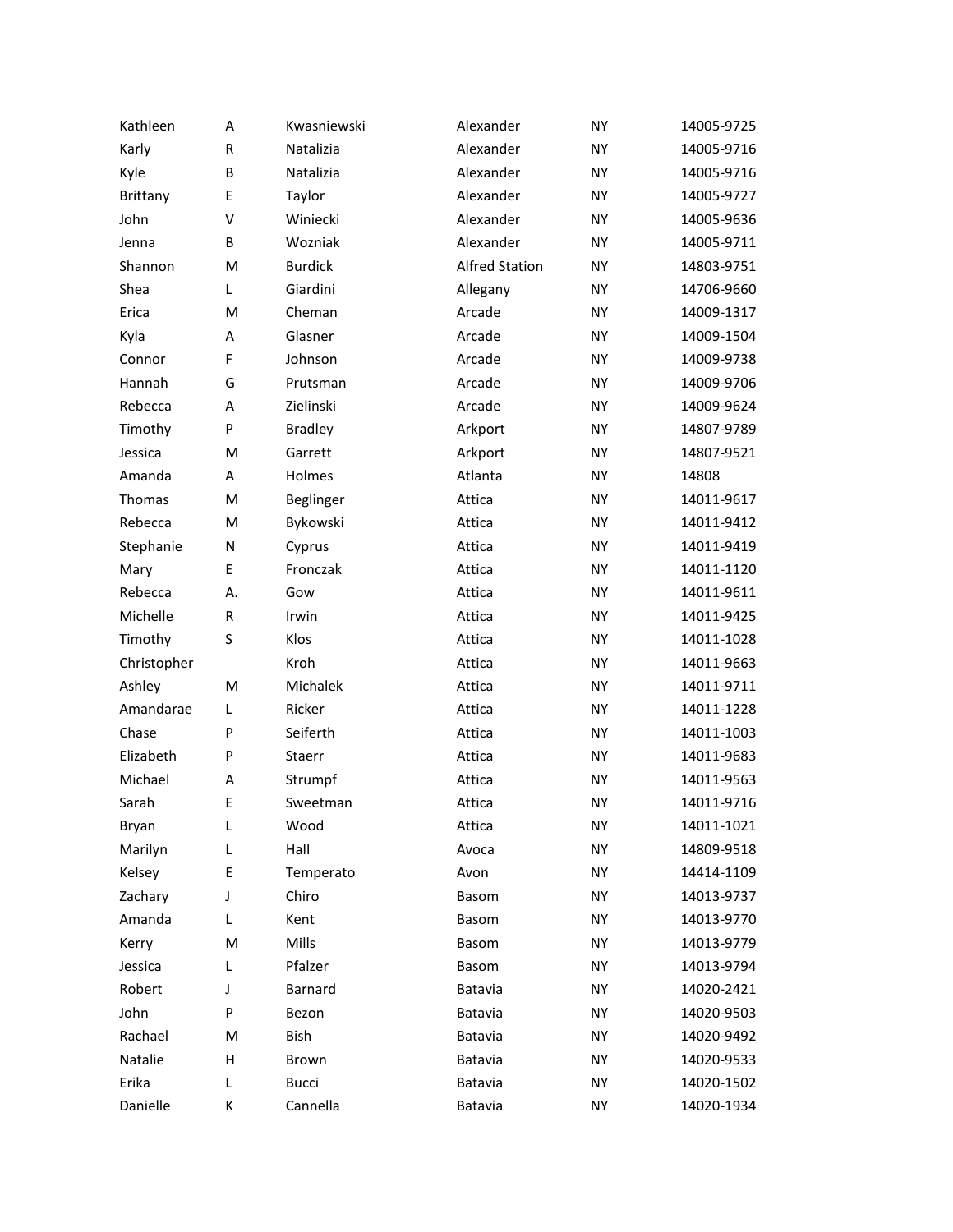| Lynette         | К  | Celedonia        | Batavia | <b>NY</b> | 14020-9501 |
|-----------------|----|------------------|---------|-----------|------------|
| Ariel           | L  | Corcoran         | Batavia | <b>NY</b> | 14020-3415 |
| Richard         | D  | DelPlato         | Batavia | <b>NY</b> | 14020-1304 |
| Taylor          | C  | Doty             | Batavia | <b>NY</b> | 14020-1722 |
| Danielle        | M  | Eddy             | Batavia | <b>NY</b> | 14020-3318 |
| Cortney         | M  | Edwards-Fenton   | Batavia | <b>NY</b> | 14020-1432 |
| Sara            | Α  | Elliott          | Batavia | <b>NY</b> | 14020-1146 |
| Ashley          | E  | Elmore           | Batavia | <b>NY</b> | 14020-3023 |
| Alec            | J  | Engel            | Batavia | <b>NY</b> | 14020-3329 |
| Daniel          | J  | Fili             | Batavia | <b>NY</b> | 14020-1913 |
| Maria           | К. | Frieday          | Batavia | <b>NY</b> | 14020-3019 |
| Chelsea         | R  | Gerace           | Batavia | <b>NY</b> | 14020-2514 |
| Bernadette      | M. | Goodenbery       | Batavia | <b>NY</b> | 14020-3322 |
| Kelly           | C  | Goodheart        | Batavia | <b>NY</b> | 14020-2210 |
| Joseph          | E  | Hall             | Batavia | <b>NY</b> | 14020-2321 |
| Virginia        | L  | Henning          | Batavia | <b>NY</b> | 14020-2216 |
| Sarah           | J  | Hulburt-Emerson  | Batavia | <b>NY</b> | 14020-2406 |
| Megan           | E  | Jacques          | Batavia | <b>NY</b> | 14020-1163 |
| Cathy           | A  | Jacques          | Batavia | <b>NY</b> | 14020-1329 |
| Lee             | M  | Johnson          | Batavia | <b>NY</b> | 14020-3716 |
| Michelle        | D  | Kantz            | Batavia | <b>NY</b> | 14020-2323 |
| Kimberly        | J  | Kingsley         | Batavia | <b>NY</b> | 14020-1750 |
| Nicole          |    | Kline            | Batavia | <b>NY</b> | 14020-1121 |
| Sharon          |    | Knaudt           | Batavia | <b>NY</b> | 14020-2422 |
| Michael         | J  | Korczak          | Batavia | <b>NY</b> | 14020-9530 |
| Janelle         | M  | Marble           | Batavia | <b>NY</b> | 14020-2007 |
| Tony            | W  | Martyn           | Batavia | <b>NY</b> | 14020-2944 |
| Koree           | A  | McAllister       | Batavia | <b>NY</b> | 14020-2035 |
| Macey           | J  | McCulley         | Batavia | <b>NY</b> | 14020-1163 |
| Rebecca         | D  | Meloon           | Batavia | <b>NY</b> | 14020-1607 |
| Jennifer        | R  | Merle            | Batavia | NY        | 14020-9767 |
| Sydney          | Α  | Moag             | Batavia | <b>NY</b> | 14020-3552 |
| Alexandra       | M  | Mruczek          | Batavia | <b>NY</b> | 14020-3904 |
| <b>Brittney</b> | M  | Okoniewski       | Batavia | <b>NY</b> | 14020-2209 |
| Maryssa         | J  | Peirick          | Batavia | <b>NY</b> | 14020-2216 |
| Daniel          | R  | Plath            | Batavia | <b>NY</b> | 14020-2128 |
| Robynn          | Α  | Prichett         | Batavia | <b>NY</b> | 14020-2811 |
| Andrea          | К  | Pursel           | Batavia | <b>NY</b> | 14020-1753 |
| Crystal         | L  | Rindell          | Batavia | <b>NY</b> | 14020-9454 |
| Kimberly        | S  | Samuelson        | Batavia | <b>NY</b> | 14020-1609 |
| Sarah           | E  | Sanchez-Anderson | Batavia | <b>NY</b> | 14020-1306 |
| John            | R  | Sherman          | Batavia | NY        | 14020-2502 |
| Brenda          | M  | Smelski          | Batavia | NY        | 14020-9465 |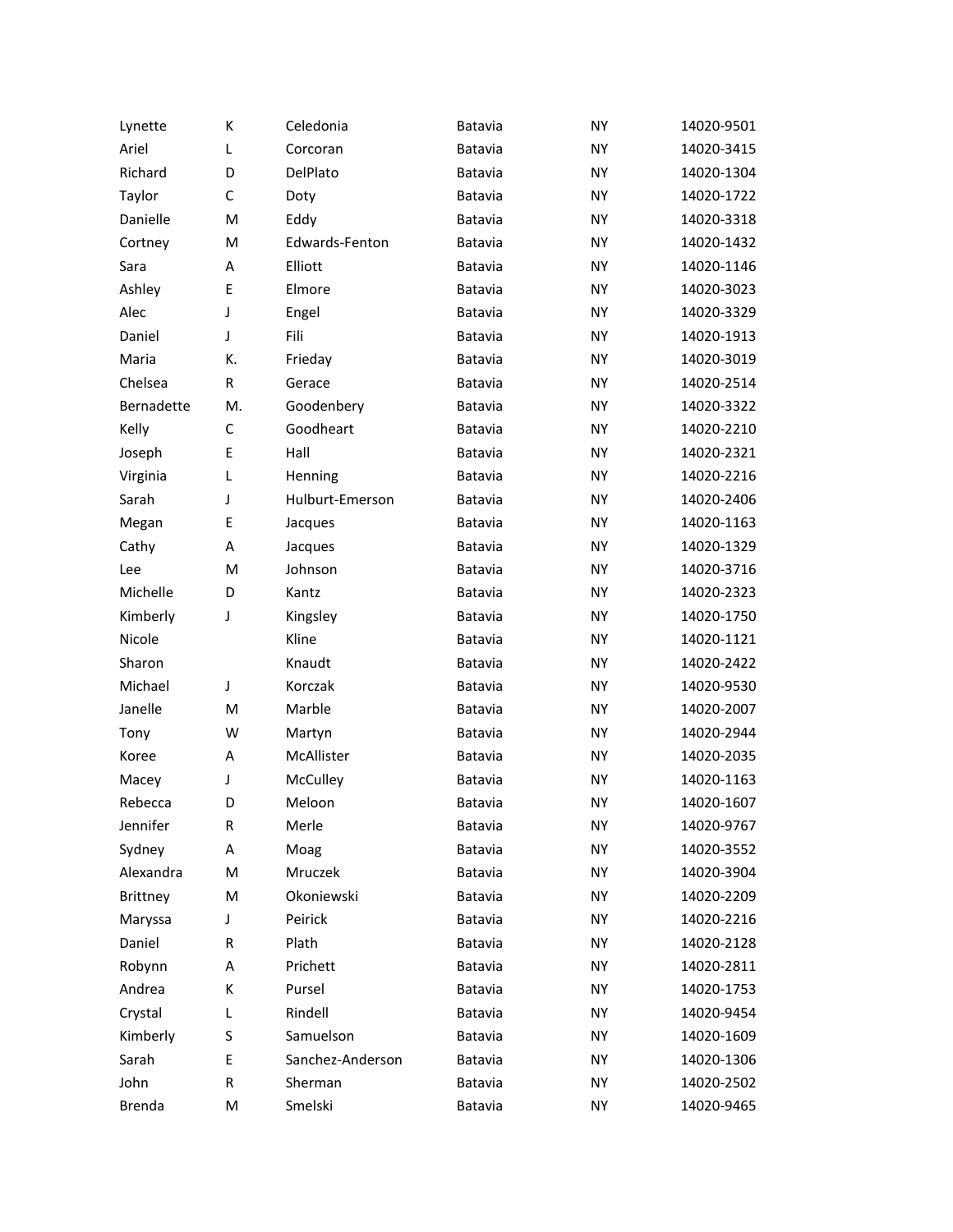| Meghan        | M | Tiede          | Batavia          | <b>NY</b> | 14020-9603 |
|---------------|---|----------------|------------------|-----------|------------|
| Michelle      | M | Williams       | Batavia          | <b>NY</b> | 14020-1101 |
| Rebecca       | G | Woodruff       | Batavia          | <b>NY</b> | 14020-3506 |
| Joseph        | G | Skelly         | Bath             | <b>NY</b> | 14810-1124 |
| Azure         | S | Decker         | <b>Belmont</b>   | <b>NY</b> | 14813-9732 |
| Courtney      | A | Amesbury       | Bergen           | <b>NY</b> | 14416-9704 |
| Diana         | E | Bonilla        | Bergen           | <b>NY</b> | 14416-9750 |
| Gina          | R | Constable      | Bergen           | <b>NY</b> | 14416-9346 |
| <b>Brandy</b> | L | Hare           | Bergen           | <b>NY</b> | 14416-9529 |
| Ellen         | R | Kirkpatrick    | Bergen           | <b>NY</b> | 14416-9409 |
| David         | S | Mackey         | Bergen           | <b>NY</b> | 14416-9527 |
| Brendan       | J | Murray         | Bergen           | <b>NY</b> | 14416-9573 |
| Elizabeth     | R | Delude         | <b>Bliss</b>     | <b>NY</b> | 14024-9714 |
| Kelly         | N | Marley         | <b>Bliss</b>     | <b>NY</b> | 14024-9655 |
| Sheila        | E | Perry          | <b>Bliss</b>     | <b>NY</b> | 14024-9792 |
| <b>Brandi</b> | N | Baxter         | <b>Brockport</b> | <b>NY</b> | 14420-2059 |
| Nikkia        | S | Frongetta      | Brockport        | <b>NY</b> | 14420-2656 |
| Amanda        | J | Montgomery     | Brockport        | <b>NY</b> | 14420-1001 |
| Cherie        |   | Sailus         | Brockport        | <b>NY</b> | 14420-9355 |
| James         | E | Santos         | Brockport        | <b>NY</b> | 14420-2430 |
| Melissa       | A | Scheidt        | Brockport        | <b>NY</b> | 14420-2659 |
| Heather       | M | <b>Stevens</b> | Brockport        | <b>NY</b> | 14420-9459 |
| Melissa       | B | Sy             | Brockport        | <b>NY</b> | 14420-9418 |
| Olivia        | J | Weston         | Brockport        | <b>NY</b> | 14420-9634 |
| Ki'Atta       | S | Whipset        | Brockport        | <b>NY</b> | 14420-2405 |
| Kayla         | M | Wolf           | Brockport        | <b>NY</b> | 14420-1439 |
| lesha         | D | DeLesline      | <b>Bronx</b>     | <b>NY</b> | 10466-4429 |
| Tamika        | T | Knutt          | Brooklyn         | <b>NY</b> | 11203-5300 |
| Tyler         | C | Annalora       | <b>Buffalo</b>   | <b>NY</b> | 14217-2632 |
| R-Leesha      |   | Fleming        | <b>Buffalo</b>   | <b>NY</b> | 14204-1262 |
| Thomas        | J | Gant           | <b>Buffalo</b>   | NY        | 14215-2125 |
| Katelyn       | M | Gindele        | <b>Buffalo</b>   | <b>NY</b> | 14224-1215 |
| Steven        |   | Requena        | <b>Buffalo</b>   | <b>NY</b> | 14201-1341 |
| James         | R | Smith          | <b>Buffalo</b>   | NY        | 14219-1638 |
| Kelsey        |   | Boyd           | Byron            | <b>NY</b> | 14422-9716 |
| Kayla         |   | Curry          | Byron            | <b>NY</b> | 14422-0394 |
| Dawn          | M | Fooks          | Byron            | <b>NY</b> | 14422-9536 |
| Emily         | M | George         | Byron            | <b>NY</b> | 14422-9556 |
| Brandy        | L | Harmon         | Byron            | <b>NY</b> | 14422-9745 |
| Dakota        |   | Longhini       | Byron            | <b>NY</b> | 14422-9729 |
| Adam          | J | Bachmann       | Caledonia        | <b>NY</b> | 14423-9606 |
| Vincent       | J | Coons          | Caledonia        | <b>NY</b> | 14423-9707 |
| Constance     | Μ | Eadie          | Caledonia        | <b>NY</b> | 14423-9529 |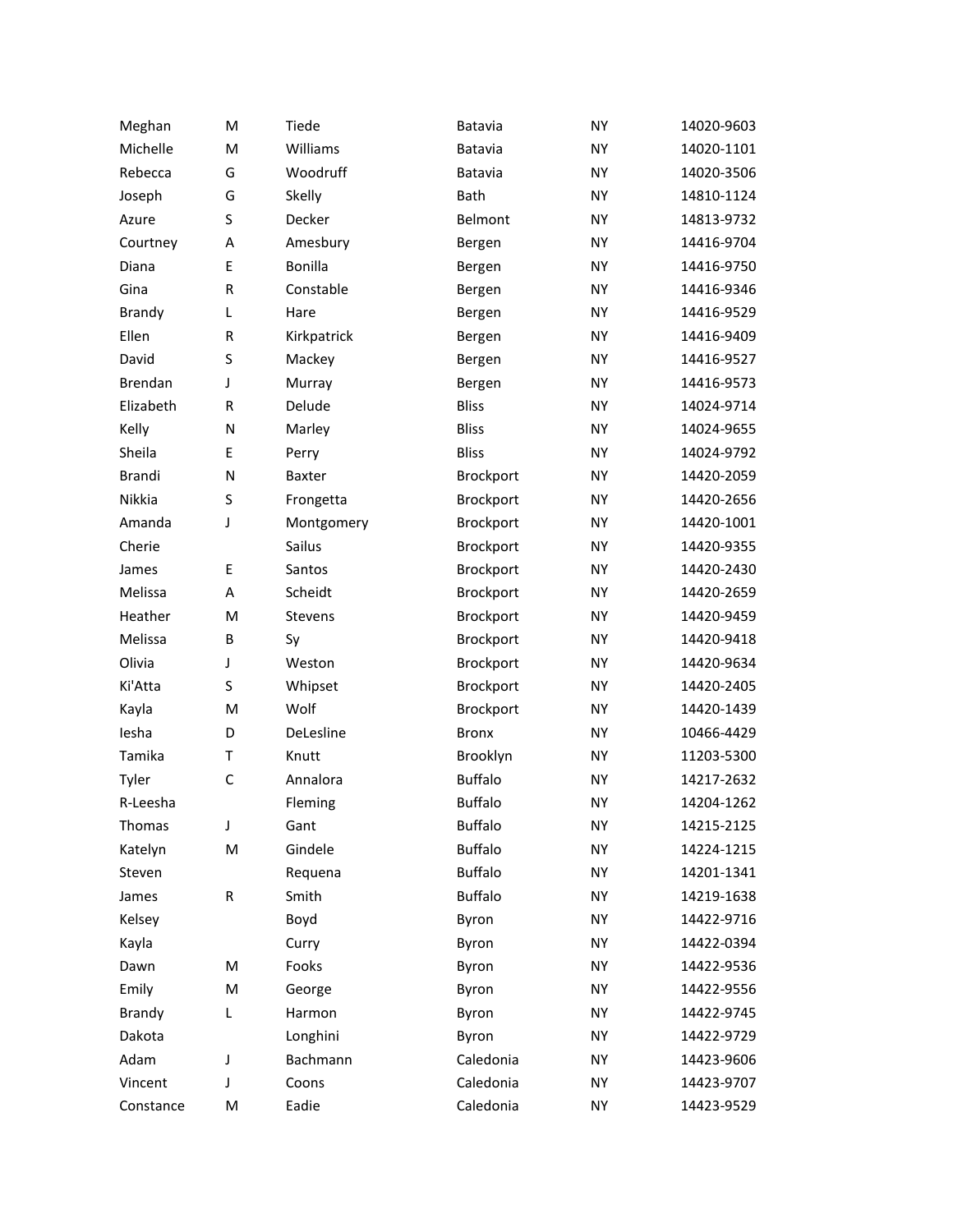| Katherine      | E            | Feathers         | Caledonia              | <b>NY</b> | 14423-9628 |
|----------------|--------------|------------------|------------------------|-----------|------------|
| Sarah          | A            | Gray             | Caledonia              | <b>NY</b> | 14423-1220 |
| Jill           | L.           | Keenan           | Caledonia              | <b>NY</b> | 14423-9506 |
| Alasondra      | R            | Riggi            | Caledonia              | <b>NY</b> | 14423-1131 |
| Mollie         | J            | Ringelberg       | Canaseraga             | <b>NY</b> | 14822-9772 |
| Trevor         | M            | Brown            | Castile                | <b>NY</b> | 14427-9614 |
| Victoria       | M            | Greenaker        | Castile                | <b>NY</b> | 14427-9703 |
| Nicole         | A            | Lee              | Castile                | <b>NY</b> | 14427-9601 |
| Evelyn         | B            | Mehlenbacher     | Castile                | <b>NY</b> | 14427-9736 |
| Kelsey         | J            | Weaver           | Castile                | <b>NY</b> | 14427-9631 |
| Rebekah        | A            | Kohlbacher       | Chaffee                | <b>NY</b> | 14030-9403 |
| Kelly          | A            | Schubert         | Chaffee                | <b>NY</b> | 14030-9807 |
| Rebecca        | R            | Ventura          | Chaffee                | <b>NY</b> | 14030-9417 |
| <b>Brandon</b> | M            | <b>Borgus</b>    | Churchville            | <b>NY</b> | 14428-9719 |
| Denae          | R            | McGrath          | Churchville            | <b>NY</b> | 14428-9334 |
| Jamie          | L            | Vink             | Churchville            | <b>NY</b> | 14428-9350 |
| Elise          | N            | Rioux            | Cicero                 | <b>NY</b> | 13039-9007 |
| Justin         | J            | Popp             | <b>Clarence Center</b> | <b>NY</b> | 14032-9616 |
| Samantha       | E            | Sherwin          | Clay                   | <b>NY</b> | 13041-9131 |
| Tara           | A            | <b>Beckens</b>   | <b>Clifton Springs</b> | <b>NY</b> | 14432-9791 |
| Heather        | M            | <b>Balcerzak</b> | Corfu                  | <b>NY</b> | 14036-9587 |
| Bryan          | G            | Cox              | Corfu                  | <b>NY</b> | 14036-9711 |
| Alexander      | M            | Farley           | Corfu                  | <b>NY</b> | 14036-9518 |
| Joelle         | К            | Fugle            | Corfu                  | <b>NY</b> | 14036-9712 |
| Ryan           | A            | Graham           | Corfu                  | <b>NY</b> | 14036-9308 |
| Jennie         | v            | Lipinski         | Corfu                  | <b>NY</b> | 14036-9655 |
| Seneria        | Г            | Curtis           | Cortland               | <b>NY</b> | 13045-8882 |
| Alison         | M            | Scharvella       | Craryville             | <b>NY</b> | 12521-5022 |
| Kevin          | J            | Marek            | Crittenden             | <b>NY</b> | 14038-0173 |
| Rebecca        | $\mathsf{C}$ | Cobin            | Dale                   | <b>NY</b> | 14039-9606 |
| Mirandah       | L            | Hendershot       | Dalton                 | <b>NY</b> | 14836-9704 |
| Carrie         | Α            | White            | Dalton                 | <b>NY</b> | 14836-9722 |
| Tricia         | Α            | Ames             | Dansville              | <b>NY</b> | 14437-9034 |
| Shelly         | Α            | Ames             | Dansville              | <b>NY</b> | 14437-9628 |
| Kathi          | L            | <b>Blaise</b>    | Dansville              | <b>NY</b> | 14437-9675 |
| Catherine      |              | Content          | Dansville              | <b>NY</b> | 14437-9161 |
| Peter          | J            | Donlon           | Dansville              | <b>NY</b> | 14437-1238 |
| Heather        | M            | Fox              | Dansville              | <b>NY</b> | 14437-9490 |
| Nichole        | M            | Frank            | Dansville              | <b>NY</b> | 14437-9130 |
| Tiffany        | M            | Hartson          | Dansville              | <b>NY</b> | 14437-9504 |
| Rebekah        | L            | Hull             | Dansville              | <b>NY</b> | 14437-9707 |
| Frank          | J            | Ikeler           | Dansville              | <b>NY</b> | 14437-1424 |
| David          | С            | Inzinna          | Dansville              | <b>NY</b> | 14437-9516 |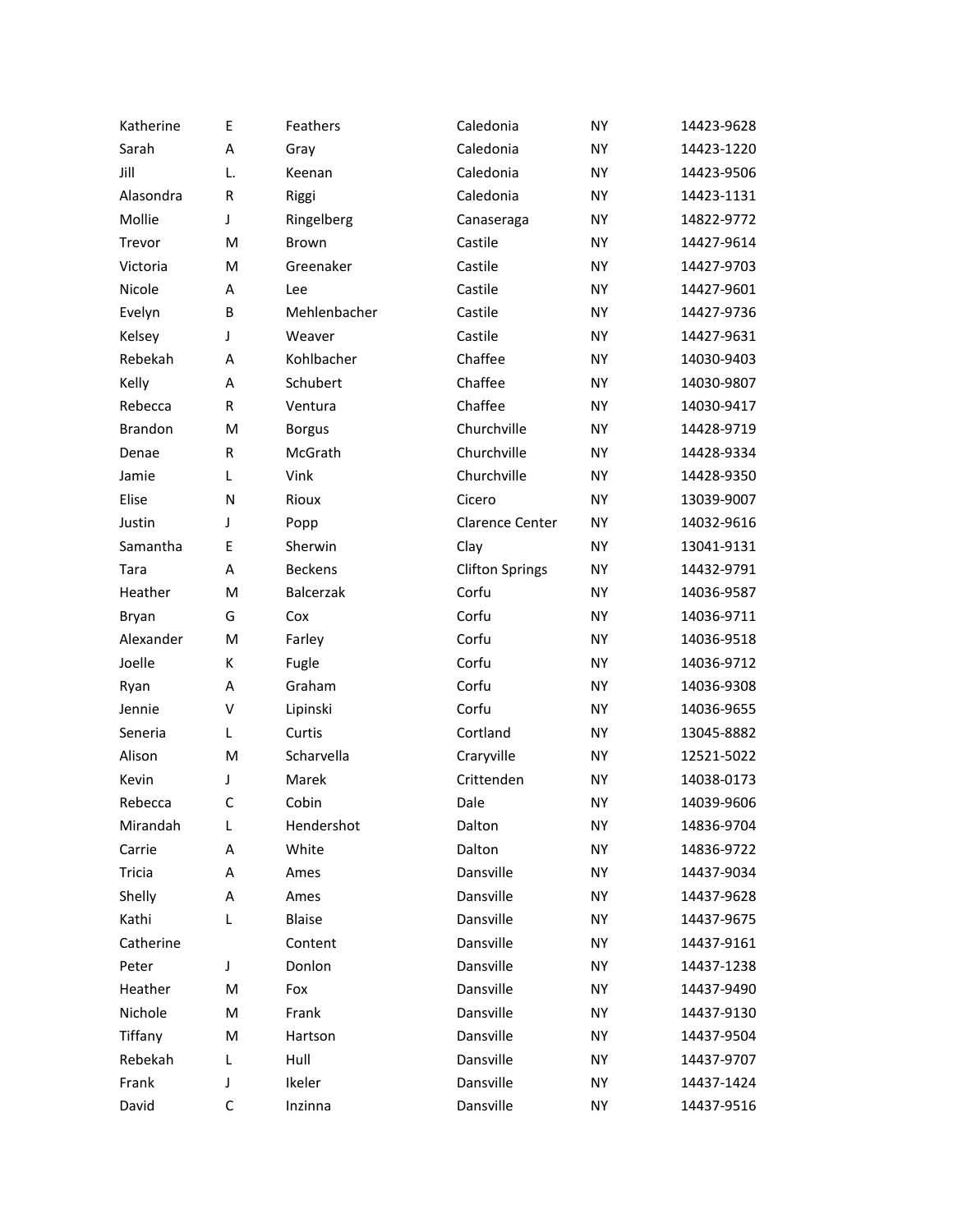| Alicia        | M  | Lawless       | Dansville           | <b>NY</b> | 14437-1002 |
|---------------|----|---------------|---------------------|-----------|------------|
| Lori          | A  | Losey         | Dansville           | <b>NY</b> | 14437-1251 |
| Donna         | P  | Schmitz       | Dansville           | <b>NY</b> | 14437-1238 |
| Timothy       | R  | Schmitz       | Dansville           | <b>NY</b> | 14437-1238 |
| Tomasz        |    | Swiderek      | Dansville           | <b>NY</b> | 14437-1334 |
| Jamie         | W  | Weirich       | Dansville           | <b>NY</b> | 14437-9154 |
| Sandra        | L  | <b>Buxton</b> | Darien Center       | <b>NY</b> | 14040-9722 |
| Christina     | A  | Haniszewski   | Darien Center       | <b>NY</b> | 14040-9520 |
| Austin        | C  | Heberlein     | Darien Center       | <b>NY</b> | 14040-9725 |
| Jillian       | A  | Hutzler       | Darien Center       | <b>NY</b> | 14040-9605 |
| Jennifer      | M  | McNutt        | Darien Center       | <b>NY</b> | 14040-9751 |
| Rachel        | E  | Walker        | Darien Center       | <b>NY</b> | 14040-9619 |
| Joanne        | N  | Allan         | Delevan             | <b>NY</b> | 14042-9652 |
| Erica         | J  | Hutchinson    | Delevan             | <b>NY</b> | 14042-9412 |
| Marisha       | A  | Kic           | Delevan             | <b>NY</b> | 14042-9518 |
| Jeremy        | D  | Maul          | Delevan             | <b>NY</b> | 14042-9602 |
| Suzannah      | R  | Olear         | Delevan             | <b>NY</b> | 14042-9739 |
| Alexander     | P  | Stewart       | Delevan             | <b>NY</b> | 14042-9699 |
| Wendy         | H  | Willard       | Delevan             | <b>NY</b> | 14042-9420 |
| Kaitlynn      | M  | Bennett       | <b>East Concord</b> | <b>NY</b> | 14055-9725 |
| Nicole        | L  | <b>Draves</b> | East Bethany        | <b>NY</b> | 14054-9802 |
| <b>Bianca</b> | К  | <b>Nolt</b>   | East Bethany        | <b>NY</b> | 14054-9780 |
| Emily         | E  | Pelton        | East Bethany        | <b>NY</b> | 14054-9770 |
| <b>Travis</b> | M  | Schmieder     | East Bethany        | <b>NY</b> | 14054-9728 |
| Alexander     |    | Uptegrove     | East Bethany        | <b>NY</b> | 14054-9712 |
| Jacqueline    | E. | Joyce         | East Pembroke       | <b>NY</b> | 14056      |
| Madison       | H  | Dentino       | Elba                | <b>NY</b> | 14058-9409 |
| Melissa       | J  | Engle         | Elba                | <b>NY</b> | 14058-9729 |
| Christopher   | м  | Green         | Elba                | <b>NY</b> | 14058-9721 |
| Tabitha       | S  | Moreland      | Elba                | <b>NY</b> | 14058-9514 |
| Ryan          |    | Vlack         | Elba                | <b>NY</b> | 14058-9766 |
| Angelina      | M  | Hoppough      | Fairport            | <b>NY</b> | 14450-1456 |
| Naomi         | R  | Keeler        | Fillmore            | <b>NY</b> | 14735-8603 |
| Abby          | L  | Wilcox        | Fly Creek           | <b>NY</b> | 13337-2604 |
| Brandi        | N  | <b>Brown</b>  | Freedom             | <b>NY</b> | 14065-9732 |
| Erin          | т  | Carter        | Freedom             | <b>NY</b> | 14065-9518 |
| Aimee         | M  | Davidson      | Freedom             | <b>NY</b> | 14065-9714 |
| David         | J  | Lawrence      | Freedom             | <b>NY</b> | 14065-9738 |
| Heather       | R. | Parsons       | Freedom             | <b>NY</b> | 14065-9710 |
| Benjamin      | J  | Campbell      | Gainesville         | <b>NY</b> | 14066-9795 |
| Jacquelyn     | M  | Duff          | Gainesville         | <b>NY</b> | 14066-9788 |
| Christopher   | P  | Foegen        | Gainesville         | <b>NY</b> | 14066-9759 |
| Sharon        | M  | Cooper        | Gasport             | <b>NY</b> | 14067-9415 |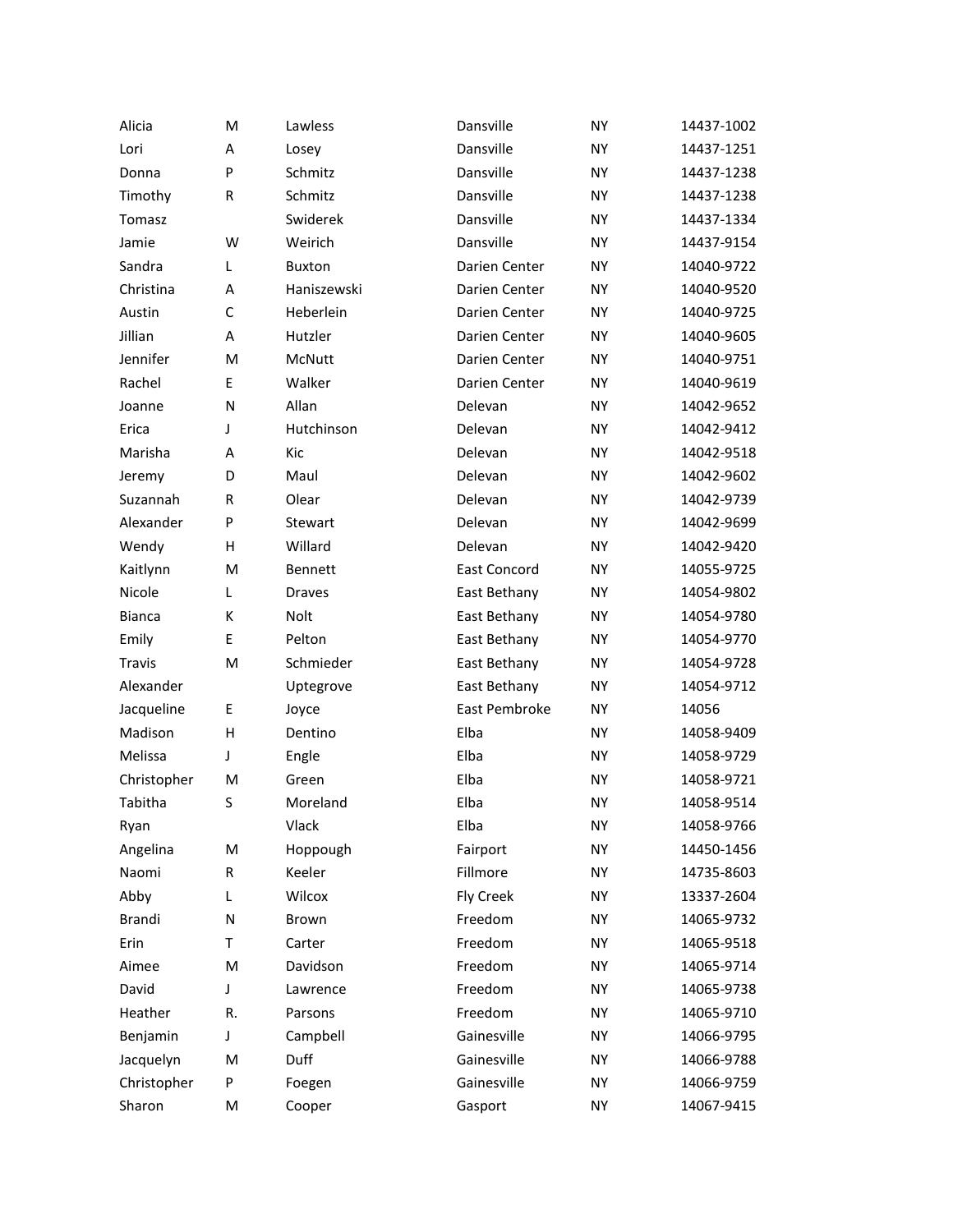| Megan           | L         | Crane          | Geneseo       | <b>NY</b> | 14454-9553 |
|-----------------|-----------|----------------|---------------|-----------|------------|
| Kristina        | L         | Lowry          | Geneseo       | <b>NY</b> | 14454-9553 |
| Sarah           | Α         | May            | Geneseo       | <b>NY</b> | 14454-9526 |
| Peter           | J         | Savino         | Geneseo       | <b>NY</b> | 14454-1109 |
| Erica           | B         | Shine          | Geneseo       | <b>NY</b> | 14454-9713 |
| Ryan            | J         | Sherman        | Greenwood     | <b>NY</b> | 14839-9743 |
| Shaun           | M         | Lennox         | Groveland     | <b>NY</b> | 14462-9547 |
| Jessica         | N         | Phillips       | Groveland     | <b>NY</b> | 14462-9511 |
| <b>Brittany</b> | Α         | Keyes          | Hamlin        | <b>NY</b> | 14464-9328 |
| Rachel          | E         | Maier          | Hamlin        | <b>NY</b> | 14464-9602 |
| Kade            | S         | McConnell      | Hamlin        | <b>NY</b> | 14464-9602 |
| Shelby          | M         | Wallenhorst    | Hamlin        | <b>NY</b> | 14464-9360 |
| Michaela        | P         | <b>Burns</b>   | Hilton        | <b>NY</b> | 14468-1340 |
| Katherine       | L         | Nicot          | Hilton        | <b>NY</b> | 14468-9723 |
| Wendy           | M         | Vary           | Hilton        | <b>NY</b> | 14468-9727 |
| Jennifer        | B         | Bognar         | Holland       | <b>NY</b> | 14080-9413 |
| Peter           | J         | Fitzgerald     | Holland       | <b>NY</b> | 14080-9714 |
| Chevon          | R         | Groves         | Holland       | <b>NY</b> | 14080-9558 |
| Jaime           |           | Richards       | Holland       | <b>NY</b> | 14080-9614 |
| Jessica         | L         | <b>Brien</b>   | Holley        | <b>NY</b> | 14470-9044 |
| Jennifer        | M         | DeVault        | Holley        | <b>NY</b> | 14470-9054 |
| Christopher     | C         | Mason          | Holley        | <b>NY</b> | 14470-9402 |
| Lindsay         | ${\sf N}$ | Smith          | Holley        | <b>NY</b> | 14470-9057 |
| Jennifer        | L         | Spychalski     | Holley        | <b>NY</b> | 14470-9032 |
| Melania         | Α         | Towner         | Holley        | <b>NY</b> | 14470-9509 |
| Bernadette      | L         | Weaver         | Holley        | <b>NY</b> | 14470-1202 |
| Robert          | T         | Mulvihill      | Honeoye       | <b>NY</b> | 14471-9358 |
| Chelsea         | v         | <b>Briglin</b> | Honeoye Falls | <b>NY</b> | 14472-9044 |
| Aileen          | P         | O'Kelly        | Honeoye Falls | <b>NY</b> | 14472-1115 |
| Julie           | Α         | Evanchik       | Hornell       | <b>NY</b> | 14843-9474 |
| Kristen         | L         | New            | Hornell       | NY        | 14843-9678 |
| Samantha        | D         | Swearingen     | Horseheads    | <b>NY</b> | 14845-7277 |
| Dakota          | J         | Belford        | Hume          | <b>NY</b> | 14745-9800 |
| Matthew         | W         | Klick          | Kendall       | <b>NY</b> | 14476-9708 |
| Jenna           | R         | Livezey        | Kendall       | <b>NY</b> | 14476-9712 |
| Darcey          | C         | Schulwitz      | Kendall       | <b>NY</b> | 14476-9748 |
| Mary            | E         | Brockway       | Kent          | <b>NY</b> | 14477-9752 |
| Barbara         | J         | Feathers       | Kent          | <b>NY</b> | 14477-9633 |
| Kelli           | E         | Napolitano     | Kent          | <b>NY</b> | 14477-9612 |
| Taylor          | M         | Tinkous        | Kent          | <b>NY</b> | 14477-9719 |
| Sara            | Α         | Warner         | Lakeville     | <b>NY</b> | 14480-9707 |
| Jaime           | M         | Arena          | LeRoy         | <b>NY</b> | 14482-9332 |
| <b>Betsy</b>    | М.        | Griffith       | LeRoy         | <b>NY</b> | 14482      |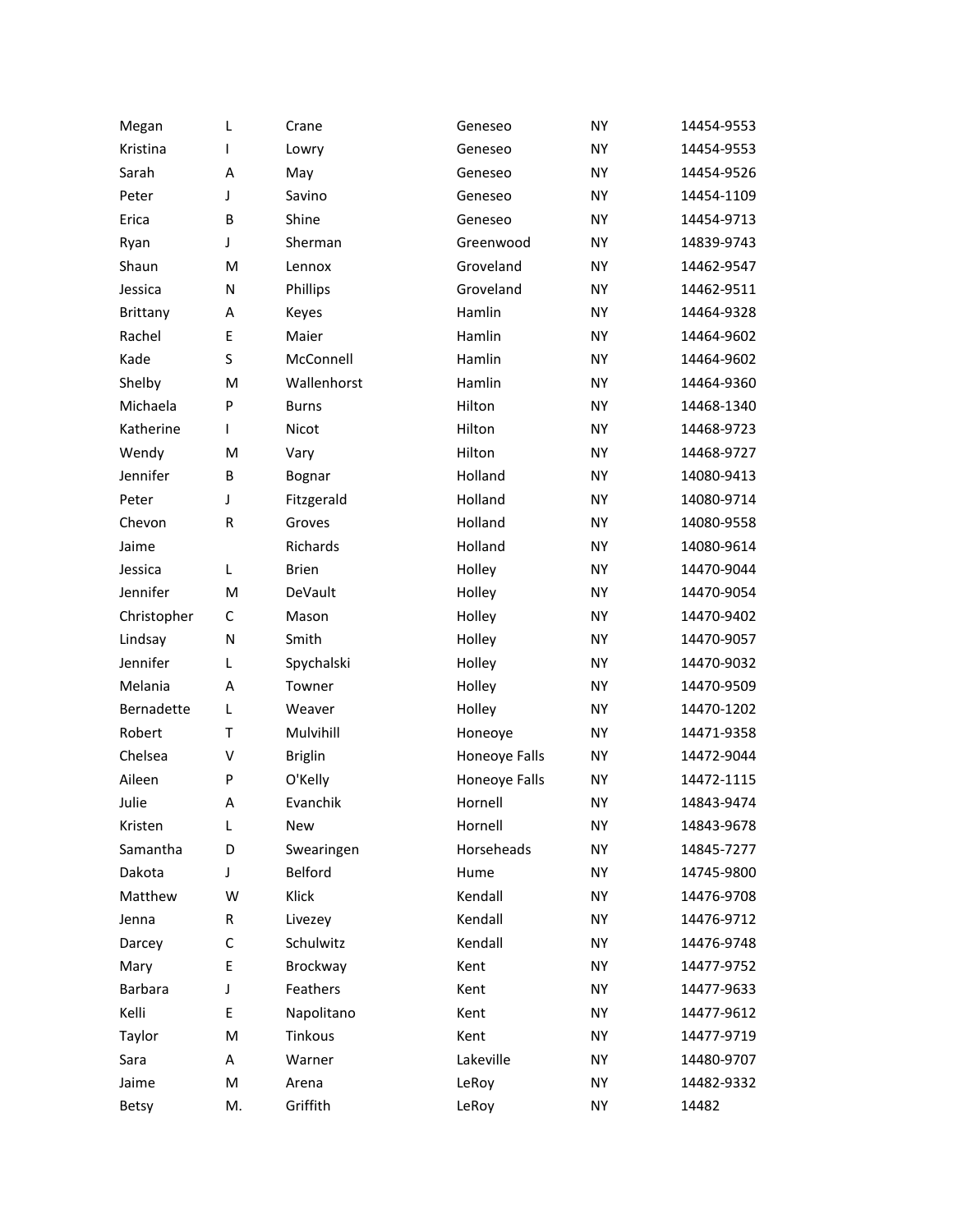| Peter       | L           | Hollands      | LeRoy       | <b>NY</b> | 14482-8932 |
|-------------|-------------|---------------|-------------|-----------|------------|
| Kelsey      |             | LaVare        | LeRoy       | <b>NY</b> | 14482-8967 |
| Rebekah     | J           | Miller        | LeRoy       | <b>NY</b> | 14482      |
| Jessica     | L           | Mortimer      | LeRoy       | <b>NY</b> | 14482-1403 |
| Shelbi      | N           | O'Geen        | LeRoy       | <b>NY</b> | 14482-9114 |
| Erica       | A           | Parker        | LeRoy       | <b>NY</b> | 14482-1508 |
| Samantha    | J           | Platek        | LeRoy       | <b>NY</b> | 14482-1519 |
| Nicole      | L           | Polisoto      | LeRoy       | <b>NY</b> | 14482-1432 |
| William     | Н           | Simmons       | LeRoy       | <b>NY</b> | 14482-8926 |
| Jordan      | B           | Tillotson     | LeRoy       | <b>NY</b> | 14482-8980 |
| Hailey      | E           | White         | LeRoy       | <b>NY</b> | 14482-1227 |
| Sarah       | E           | Worley        | LeRoy       | <b>NY</b> | 14482-9332 |
| Anna        | E           | Adams         | Lima        | <b>NY</b> | 14485-9745 |
| Erica       | M           | Klein         | Livonia     | <b>NY</b> | 14487-9781 |
| Jakob       | J           | VanHuben      | Livonia     | <b>NY</b> | 14487-9740 |
| Nicole      | M           | <b>Boring</b> | Lyndonville | <b>NY</b> | 14098-9721 |
| Adrienne    | D           | Hallows       | Lyndonville | <b>NY</b> | 14098-9776 |
| Mandy       | K           | Moore         | Lyndonville | <b>NY</b> | 14098-9600 |
| Regina      | B           | Simon         | Lyndonville | <b>NY</b> | 14098-9783 |
| George      | Α           | Snell         | Lyndonville | <b>NY</b> | 14098-9621 |
| David       | T           | Ellsworth     | Macedon     | <b>NY</b> | 14502-8916 |
| Douglas     |             | Ellsworth     | Macedon     | <b>NY</b> | 14502-8916 |
| Colleen     | T           | Davey         | Machias     | <b>NY</b> | 14101-9759 |
| Qylie       | R           | Seiwert       | Machias     | <b>NY</b> | 14101-9789 |
| Martina     | K           | Fuchs         | Marilla     | <b>NY</b> | 14102-9719 |
| Melissa     | $\mathsf C$ | Fuchs         | Marilla     | <b>NY</b> | 14102-9719 |
| Csaba       |             | Balasi        | Medina      | <b>NY</b> | 14103-1747 |
| Alexander   | Н           | Benson        | Medina      | <b>NY</b> | 14103-9685 |
| Eric        | S           | Bouter        | Medina      | <b>NY</b> | 14103-1602 |
| Karie       | L           | Cavers        | Medina      | <b>NY</b> | 14103-1729 |
| Jordan      | C           | Clark         | Medina      | NY        | 14103-1352 |
| Olivia      | K           | Doberstein    | Medina      | <b>NY</b> | 14103-1328 |
| Alecia      | M           | Fortunato     | Medina      | <b>NY</b> | 14103-9211 |
| Christina   | Н           | Greco         | Medina      | <b>NY</b> | 14103-1649 |
| Audrey      | Α           | Gunther       | Medina      | <b>NY</b> | 14103-1155 |
| Vanessa     | Г           | King          | Medina      | <b>NY</b> | 14103-1348 |
| Shawn       | P           | Nicholson     | Medina      | <b>NY</b> | 14103-1718 |
| Joshua      | W           | Olejniczak    | Medina      | <b>NY</b> | 14103-9434 |
| Andrea      | J           | Tombari       | Medina      | <b>NY</b> | 14103-9610 |
| <b>Brad</b> | P           | Wilson        | Medina      | <b>NY</b> | 14103-1827 |
| Rhonda      | M           | Wright        | Medina      | <b>NY</b> | 14103      |
| Nicole      | M           | Krieger       | Middleport  | <b>NY</b> | 14105-1211 |
| Michelle    | L.          | Parker        | Middleport  | NY        | 14105-9713 |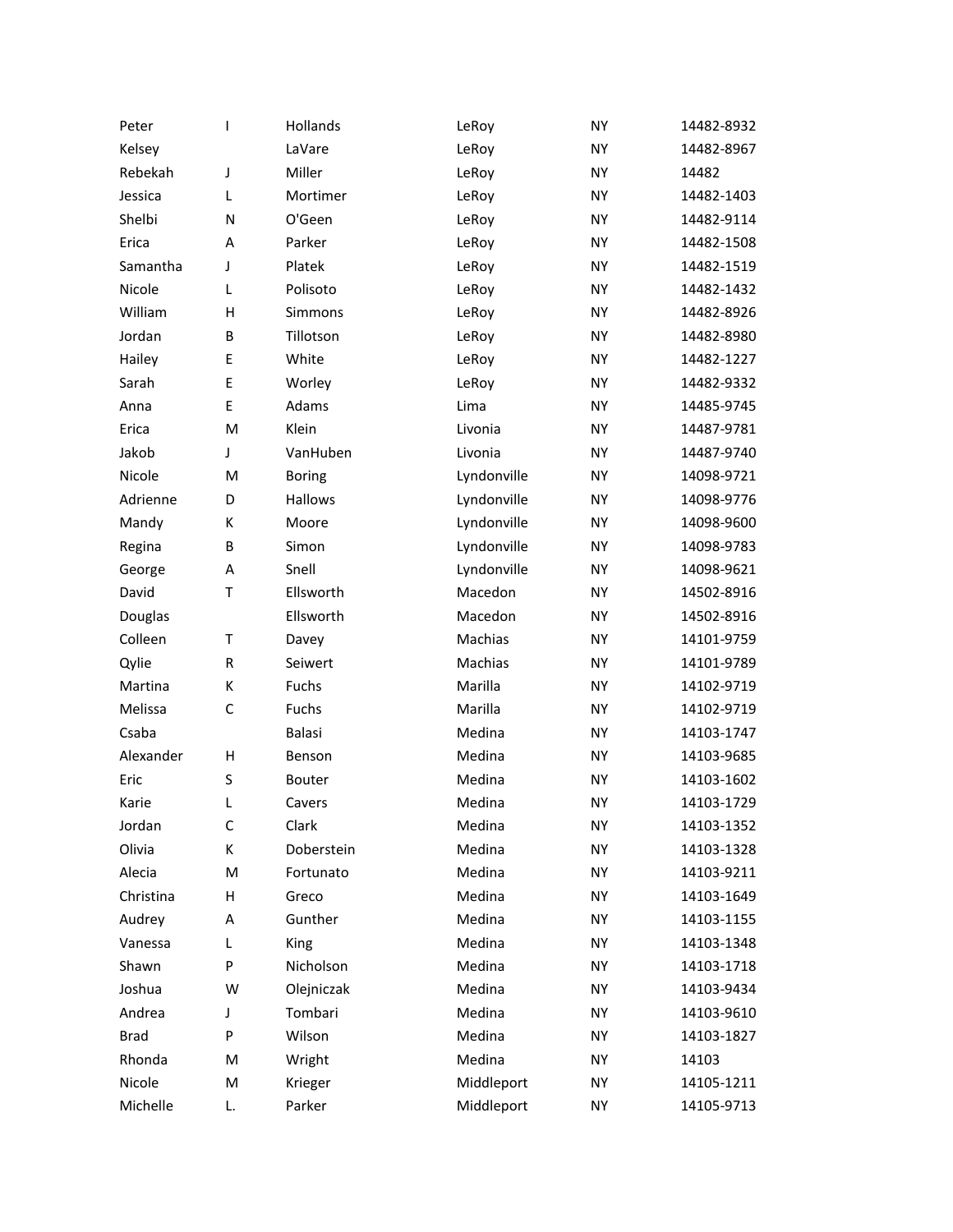| Cierra          | R            | Samanka         | Middleport          | <b>NY</b> | 14105-9724 |
|-----------------|--------------|-----------------|---------------------|-----------|------------|
| <b>Brigitte</b> | Α            | Schweigert      | Middleport          | <b>NY</b> | 14105-1326 |
| Jordan          | E            | Griffiths       | Milford             | <b>NY</b> | 13807-2110 |
| Julie Lynn      | $\mathsf{C}$ | Flanagan        | <b>Mount Morris</b> | <b>NY</b> | 14510-1213 |
| Alexander       | L            | Matagne         | <b>Mount Morris</b> | <b>NY</b> | 14510      |
| Nicholas        | M            | Truax           | <b>Mount Morris</b> | <b>NY</b> | 14510-9447 |
| Chelsey         | N            | Woodworth       | <b>Mount Morris</b> | <b>NY</b> | 14510-1333 |
| Amanda          | К            | Hart            | North Chili         | <b>NY</b> | 14514-1150 |
| Sarah           | P            | Pretto          | North Chili         | <b>NY</b> | 14514-1325 |
| Jessica         | J            | Jurewicz        | North Java          | <b>NY</b> | 14113-9758 |
| Michael         | T            | Baldwin         | Nunda               | <b>NY</b> | 14517-9686 |
| Sarah           | Ε            | Link            | Nunda               | <b>NY</b> | 14517-1023 |
| Samantha        | G            | Lucier          | Nunda               | <b>NY</b> | 14517-9763 |
| Melissa         | К            | Moriarty-Hassan | Nunda               | <b>NY</b> | 14517-9634 |
| Jonathon        | M            | Cassiano        | Oakfield            | <b>NY</b> | 14125-9751 |
| Jessica         | R            | Cherry          | Oakfield            | <b>NY</b> | 14125-1118 |
| Trevor          | T            | Dayka           | Oakfield            | <b>NY</b> | 14125-1101 |
| Stacy           |              | Martino         | Oakfield            | <b>NY</b> | 14125-9431 |
| Carrie          | L            | Ohlson          | Oakfield            | <b>NY</b> | 14125-1231 |
| Cara            | M            | Sceusa          | Oakfield            | <b>NY</b> | 14125-1016 |
| Kristie         | Г            | Scroger         | Oakfield            | <b>NY</b> | 14125-1201 |
| Alyse           | A            | Shamp           | Oakfield            | <b>NY</b> | 14125-9767 |
| Katie           | R            | Spence          | Oakfield            | <b>NY</b> | 14125-9712 |
| Arielle         | Ε            | Thompson        | Oakfield            | <b>NY</b> | 14125-9749 |
| Mellisa         | S            | Wells           | Oakfield            | <b>NY</b> | 14125-1118 |
| Daniel          | J            | Scott           | Ontario             | <b>NY</b> | 14519-9567 |
| Taylor          | B            | Harris          | Palmyra             | <b>NY</b> | 14522-1411 |
| Brittany        | К            | Reitz           | Panama              | <b>NY</b> | 14767-9629 |
| Richard         | J            | Apley           | Pavilion            | <b>NY</b> | 14525-9701 |
| James           | M            | <b>Babcock</b>  | Pavilion            | <b>NY</b> | 14525-9601 |
| Trevor          | L            | Berkemeier      | Pavilion            | <b>NY</b> | 14525-9737 |
| <b>Brian</b>    | T            | DeFisher        | Pavilion            | <b>NY</b> | 14525-9759 |
| Kaitlin         | Г            | Draper          | Pavilion            | <b>NY</b> | 14525-9516 |
| Charles         | Ε            | Janes           | Pavilion            | <b>NY</b> | 14525-9750 |
| Marissa         | G            | Kingsley        | Pavilion            | <b>NY</b> | 14525-9125 |
| Sean            | D            | Love            | Pavilion            | <b>NY</b> | 14525      |
| Cody            | D            | NiCastro        | Pavilion            | <b>NY</b> | 14525-9612 |
| Johnathan       |              | Peritore        | Pavilion            | <b>NY</b> | 14525-9138 |
| Peter           | D            | Sherman         | Pavilion            | <b>NY</b> | 14525-9523 |
| Terry           | L            | Antonelli       | Perry               | <b>NY</b> | 14530-1231 |
| Michaela        | Α            | <b>Brant</b>    | Perry               | <b>NY</b> | 14530-9544 |
| Dominic         | C            | Chamberlain     | Perry               | <b>NY</b> | 14530-9577 |
| Conley          | E            | Gayton          | Perry               | <b>NY</b> | 14530-9726 |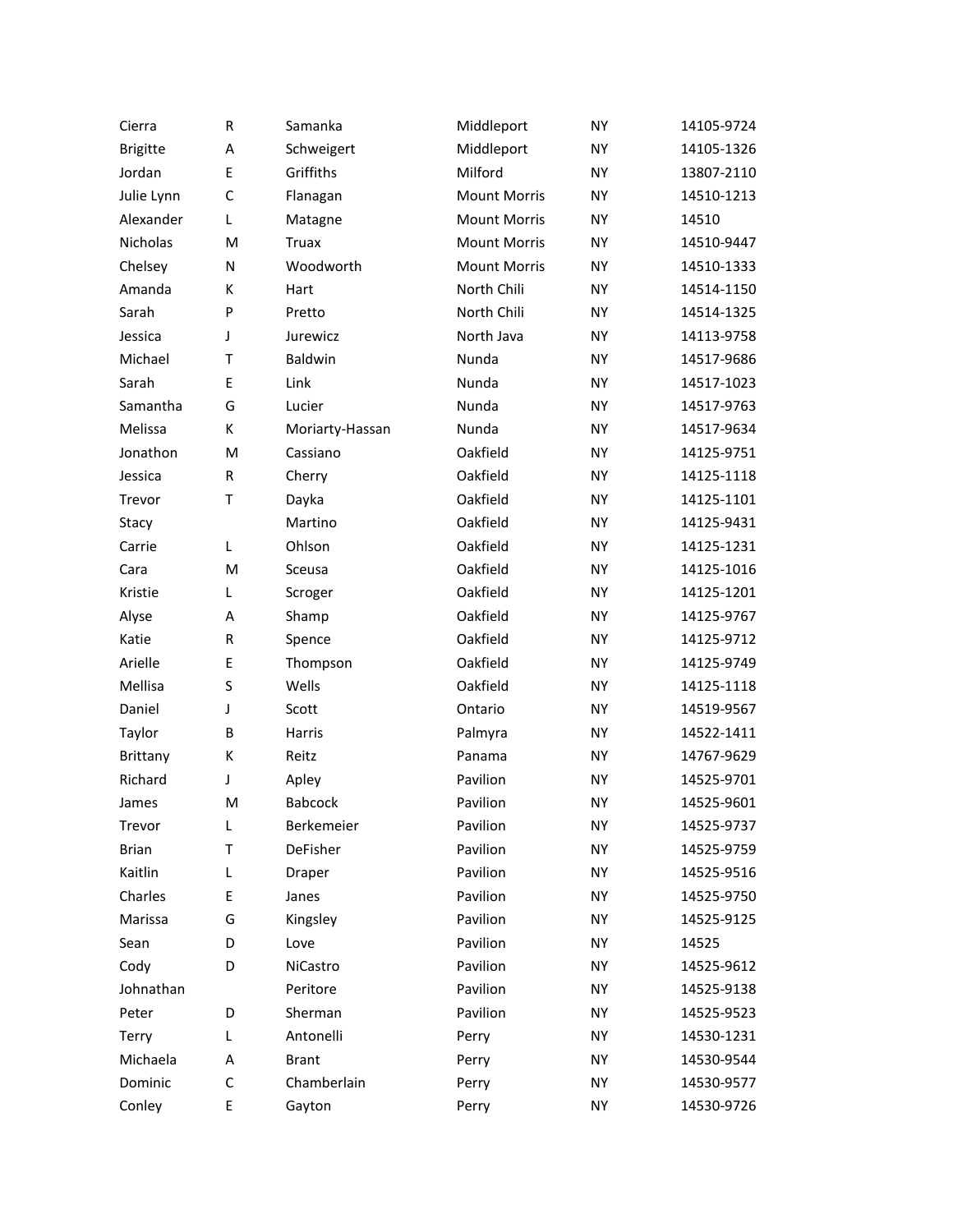| Richard        | C | Henkel       | Perry                 | NY        | 14530-1515 |
|----------------|---|--------------|-----------------------|-----------|------------|
| Karissa        | E | Schuster     | Perry                 | <b>NY</b> | 14530-1529 |
| <b>Brian</b>   | К | Smithley     | Perry                 | NY        | 14530-9548 |
| Michelle       | E | Tallman      | Perry                 | NY        | 14530-1620 |
| David          | J | Wolfanger    | Perry                 | NY        | 14530-1022 |
| Summer         | L | Carter       | Pike                  | NY        | 14130-0105 |
| <b>Bryant</b>  | G | Thompson     | Pike                  | NY        | 14130-0044 |
| Ami            | L | Cornell      | Pittsford             | <b>NY</b> | 14534-1840 |
| Kaitlin        |   | Koroschetz   | Ransomville           | NY        | 14131-9605 |
| Lauren         | A | Arnone       | Rochester             | NY        | 14607-3360 |
| Catherine      | M | Bement       | Rochester             | NY        | 14610-1418 |
| Sharon         |   | <b>Braun</b> | Rochester             | NY        | 14618-5356 |
| Amber          | W | Coan         | Rochester             | NY        | 14622-2255 |
| Tricia         | L | Cooke        | Rochester             | NY        | 14624-4409 |
| Jon            | C | Dapier       | Rochester             | NY        | 14622-3106 |
| Christina      | L | Graziano     | Rochester             | NY        | 14624-4503 |
| Emma           | C | Meli         | Rochester             | NY        | 14623-5310 |
| Susan          | M | Muchard      | Rochester             | NY        | 14624-4700 |
| Susannah       | M | Orr          | Rochester             | NY        | 14620-2837 |
| Degloyde       | К | Poles        | Rochester             | NY        | 14606-1621 |
| Aaron          |   | Sirois       | Rochester             | NY        | 14623-4053 |
| Erica          | J | Stageman     | Rochester             | NY        | 14615-3232 |
| Leah           | G | Staley       | Rochester             | NY        | 14624-4043 |
| Alexa          |   | Turton       | Rochester             | NY        | 14624-1961 |
| Kelly          | D | Walsh        | Rochester             | NY        | 14616-3920 |
| Teri           | L | Willard      | Rochester             | NY        | 14624-3905 |
| April          |   | Gingerich    | Sardinia              | <b>NY</b> | 14134-9712 |
| Justin         | M | Winters      | Scottsville           | NY        | 14546-9784 |
| James          | P | Devitt       | <b>Silver Springs</b> | NY        | 14550-9714 |
| <b>Bradley</b> | M | Orren        | <b>Silver Springs</b> | NY        | 14550-9813 |
| Grace          | T | Roberts      | <b>Silver Springs</b> | NY        | 14550-0130 |
| Brandy         | L | Romanelli    | <b>Silver Springs</b> | NY        | 14550      |
| Jennifer       |   | Wickes       | Speculator            | NY        | 12164      |
| Heather        | M | Figlow       | Spencerport           | NY        | 14559-1411 |
| Jake           | G | Johnson      | Spencerport           | NY        | 14559-9742 |
| Emily          | Α | Schirmer     | Spencerport           | NY        | 14559-1038 |
| Kira           | D | Lilley       | Springville           | NY        | 14141-9656 |
| Angela         | M | Zona         | Springville           | NY        | 14141-9016 |
| Jennifer       | S | Cone         | Stafford              | NY        | 14143-9531 |
| Nicole         | M | Moody        | Stafford              | NY        | 14143      |
| Vincent        | P | Cichinelli   | Stanley               | NY        | 14561-9522 |
| Sarah          | R | Church       | Strykersville         | NY        | 14145-9501 |
| Megan          | M | Gerde        | Strykersville         | NY        | 14145-9548 |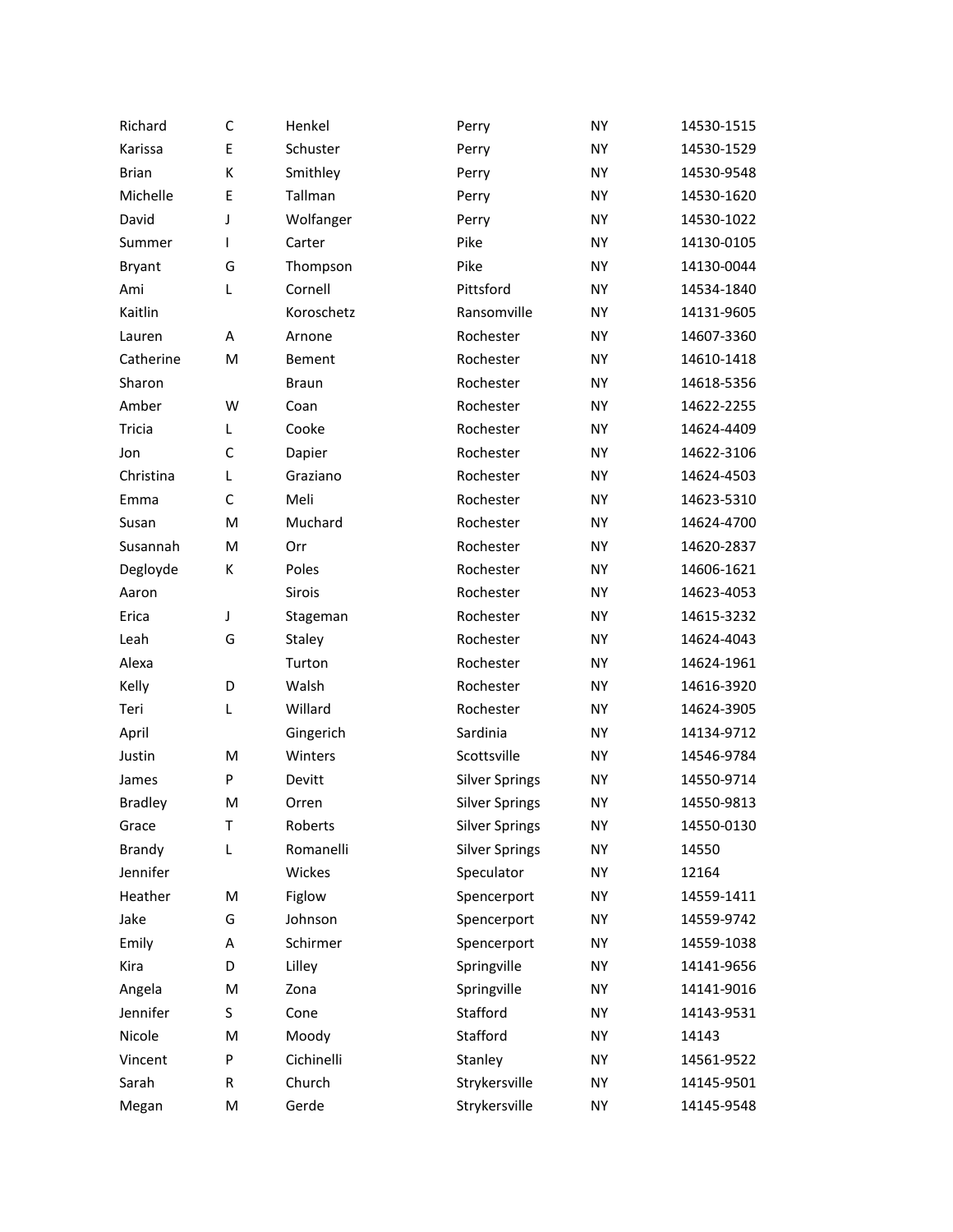| Joseph         | E         | Cayea          | Syracuse           | <b>NY</b> | 13211-1412 |
|----------------|-----------|----------------|--------------------|-----------|------------|
| Mallori        | B         | Andrews        | Varysburg          | <b>NY</b> | 14167-9757 |
| Jake           | A         | <b>Becker</b>  | Varysburg          | <b>NY</b> | 14167-9761 |
| Luke           | G         | <b>Becker</b>  | Varysburg          | <b>NY</b> | 14167-9761 |
| Kellee         | M         | Kibler         | Varysburg          | <b>NY</b> | 14167-9782 |
| Derick         | J         | Meyers         | Varysburg          | <b>NY</b> | 14167-9636 |
| Dennis         | J         | Mills          | Varysburg          | <b>NY</b> | 14167-9776 |
| Ashley         | D         | Phillips       | Varysburg          | <b>NY</b> | 14167-9794 |
| Derek          | W         | Draper         | Wadsworth          | <b>NY</b> | 14533-9603 |
| Alyssa         | L         | <b>Balbick</b> | Warsaw             | <b>NY</b> | 14569-1524 |
| Maghon         | E         | Barkley        | Warsaw             | <b>NY</b> | 14569-9523 |
| Michelle       | М.        | Beyer          | Warsaw             | <b>NY</b> | 14569-1428 |
| Charles        | M         | Bonham         | Warsaw             | <b>NY</b> | 14569-9707 |
| Colton         |           | <b>Buck</b>    | Warsaw             | <b>NY</b> | 14569-9328 |
| Jennifer       | L         | Fladie         | Warsaw             | <b>NY</b> | 14569      |
| Margaret       | T         | Gayford        | Warsaw             | <b>NY</b> | 14569-9772 |
| David          | v         | Jones          | Warsaw             | <b>NY</b> | 14569-9799 |
| James          | R         | Neeley         | Warsaw             | <b>NY</b> | 14569-1412 |
| Amanda         | A         | Campbell       | Waterport          | <b>NY</b> | 14571      |
| Jonathan       | J         | Simmons        | Waterport          | <b>NY</b> | 14571-9757 |
| <b>Brandon</b> | L         | Cromp          | Wayland            | <b>NY</b> | 14572-9518 |
| Alyssa         | J         | Kimbel         | Wayland            | <b>NY</b> | 14572-9393 |
| Laura          | F         | Peters         | Wayland            | <b>NY</b> | 14572-9395 |
| Gregory        | O         | Pettinger      | Wayland            | <b>NY</b> | 14572-1204 |
| Golda          | A         | Robinson       | Wayland            | <b>NY</b> | 14572-9525 |
| Angela         | M         | Ghani          | <b>West Valley</b> | <b>NY</b> | 14171-9763 |
| Kylie          | N         | Dunn           | Woodhull           | <b>NY</b> | 14898-9649 |
| Teresa         | M         | Conti          | Wyoming            | <b>NY</b> | 14591-9704 |
| Kira           | ${\sf R}$ | Hargrave       | Wyoming            | <b>NY</b> | 14591-9728 |
| Daniel         | S         | Nash           | Wyoming            | <b>NY</b> | 14591-9411 |
| LaSania        | S         | Hyatt          | Yonkers            | <b>NY</b> | 10705-1927 |
| Kelly          |           | Hubbard        | Yorkshire          | <b>NY</b> | 14173-0071 |
| Alexander      | R         | Lyons          | Sayre              | PA        | 18840-1733 |

## **INTERNATIONAL STUDENTS**

| Thais   | Matte    | Brazil |
|---------|----------|--------|
| Yuki    | Abe      | Japan  |
| Shinji  | Endo     | Japan  |
| Chihiro | Furukawa | Japan  |
| Kosuke  | Gamo     | Japan  |
| Ryo     | Gogami   | Japan  |